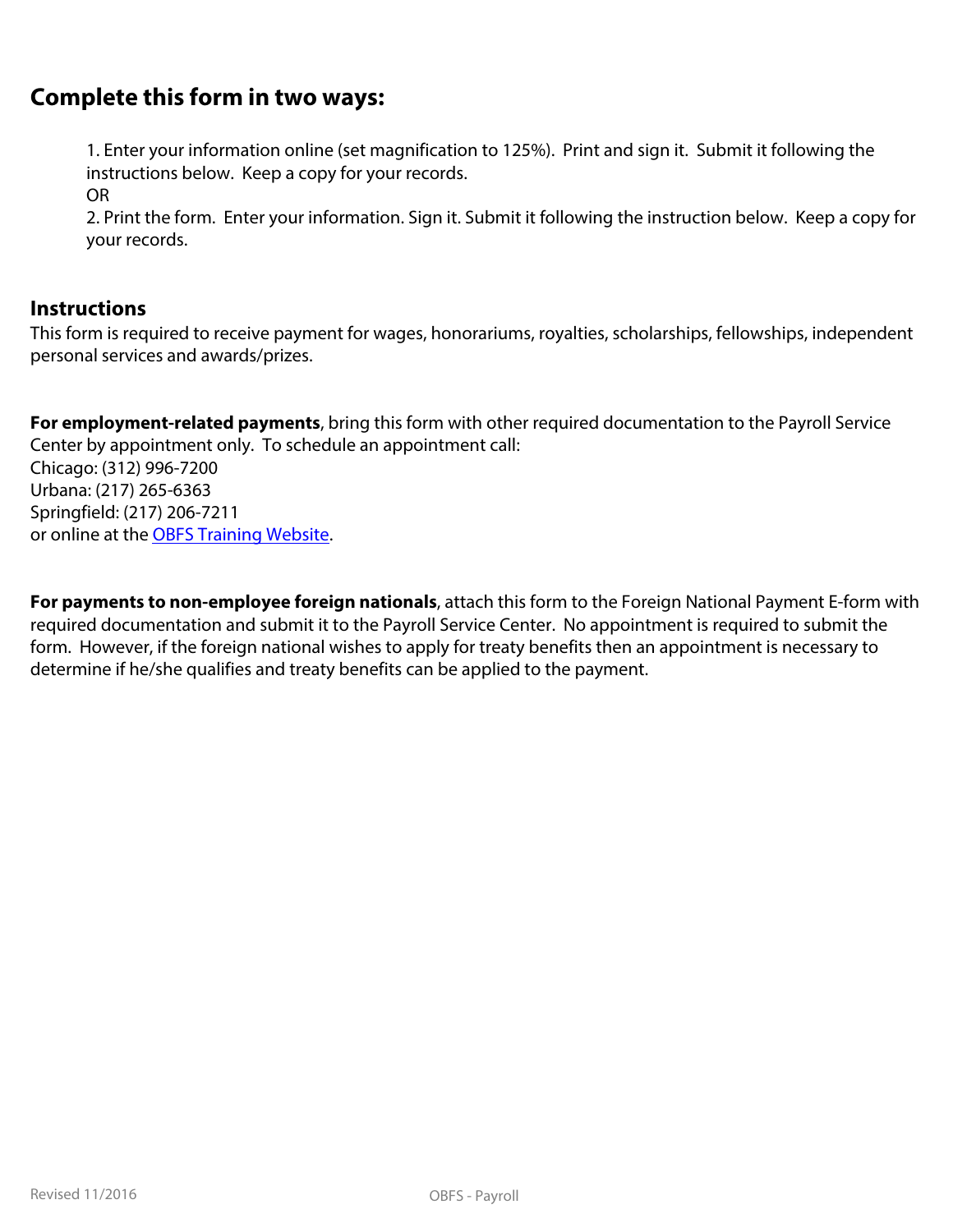UNIVERSITY OF ILLINOIS

Urbana-Champaign Chicago Springfield

# Foreign National Tax Information Form

|                                                                                                                                                                                                                                                                                  | New                           | Renewal                                       | Transfered<br>Update                                                                                                     |
|----------------------------------------------------------------------------------------------------------------------------------------------------------------------------------------------------------------------------------------------------------------------------------|-------------------------------|-----------------------------------------------|--------------------------------------------------------------------------------------------------------------------------|
| The information on this form is used to determine how much tax to withhold from payment to Foreign Nationals. Complete this form<br>according to the instructions on the previous page. Attach a copy of all requested documents. (See Foreign National Documentation<br>Chart.) |                               |                                               |                                                                                                                          |
| Surname (Last or Family Name):                                                                                                                                                                                                                                                   |                               | First or Given Name:                          | Last Name:<br>Middle Name:                                                                                               |
| $\bigcap$ Male<br>$\bigcap$ Female                                                                                                                                                                                                                                               | Date of Birth:<br>MON/DD/YYYY |                                               |                                                                                                                          |
| ◯ U.S. Social Security Number (SSN), not University ID Number                                                                                                                                                                                                                    |                               | University ID Number (UIN):                   |                                                                                                                          |
| ◯ U.S. Individual Tax Identification Number (ITIN), not eligible for SSN                                                                                                                                                                                                         |                               |                                               |                                                                                                                          |
| Number described above:                                                                                                                                                                                                                                                          |                               |                                               |                                                                                                                          |
| <b>University Department:</b>                                                                                                                                                                                                                                                    |                               |                                               | Occupation (Describe in general the service you will perform):                                                           |
| E-mail Address:                                                                                                                                                                                                                                                                  |                               | Marital Status: C Single                      | First Name:<br>$\bigcap$ Married                                                                                         |
| Home Telephone Number (include area code):                                                                                                                                                                                                                                       |                               | Daytime Telephone Number (include area code): |                                                                                                                          |
| First Date in USA on current status:<br>MON/DD/YYYY                                                                                                                                                                                                                              | MON/DD/YYYY                   | Start Date of Employment in USA:              |                                                                                                                          |
| <b>US Local Street Address:</b>                                                                                                                                                                                                                                                  |                               | Foreign Residence Address:                    |                                                                                                                          |
| Zip Code:<br>City:<br>State:                                                                                                                                                                                                                                                     | City:                         |                                               | Province/Region: Regional Postal Code:                                                                                   |
| Country of Citizenship:                                                                                                                                                                                                                                                          |                               | Country of Residence:                         | University ID                                                                                                            |
| Country that originally issued Passport:                                                                                                                                                                                                                                         |                               | Passport Number:                              | Number (UIN):                                                                                                            |
| Passport expiration date:                                                                                                                                                                                                                                                        | USA.):                        |                                               | Tax Residence (Enter the last country you resided in. You did<br>not have to work there or pay taxes. Do not include the |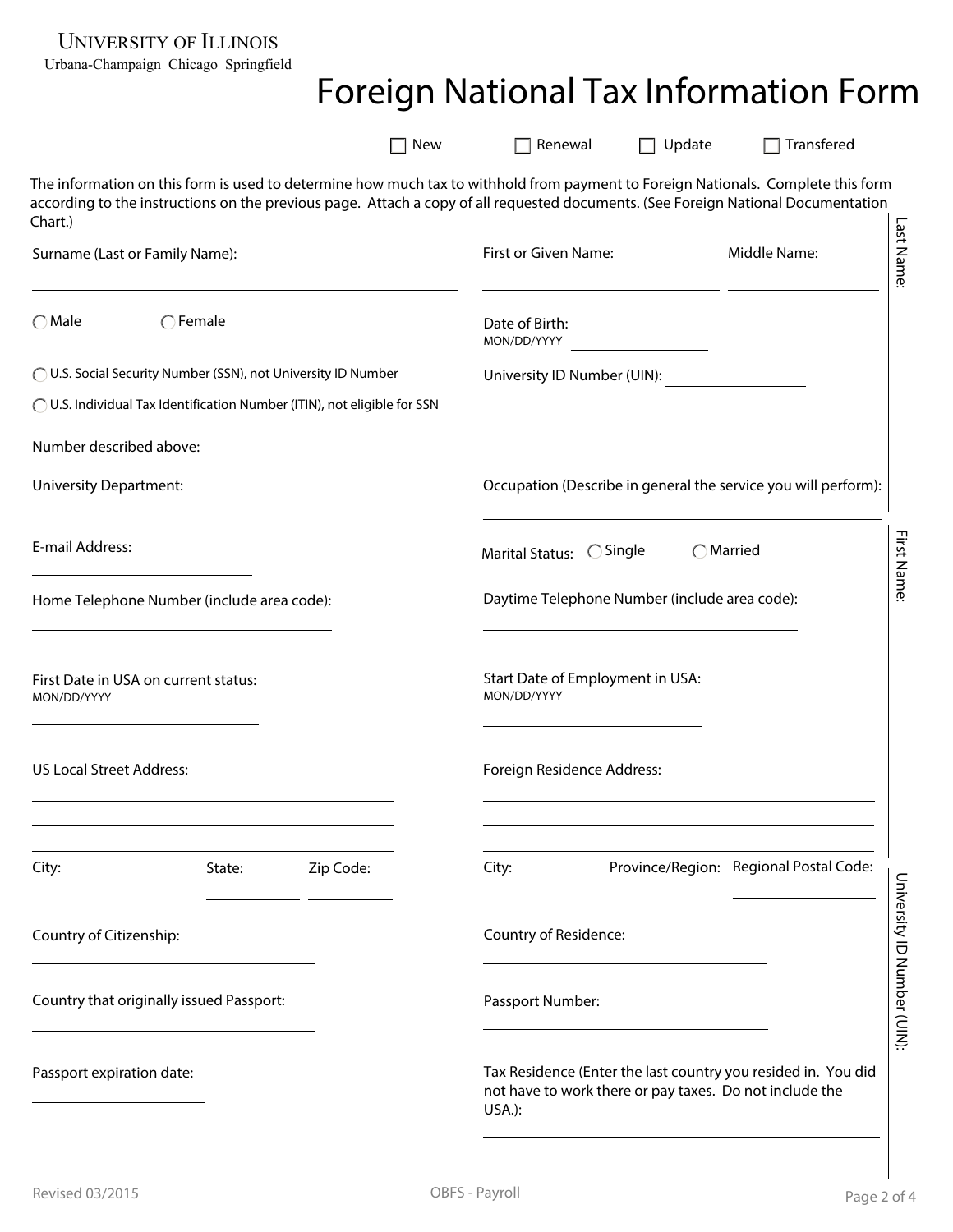### **Visa Detail**

Provide the requested information regarding the days of physical presence in the United States including the current status and all prior statuses. Begin with the first status and proceed in ascending order. All dates must be in MON/DD/YYYY format.

| *Visa<br>Type | ້<br>**J1 Subtype<br>(if J-1 Status) | <u>.</u><br>***Primary Purpose | Visa Number | Visa Issue<br>Date | <b>First Date</b><br>in Status | Last Date<br>in Status | Foreign<br>Funded (Y/N) |
|---------------|--------------------------------------|--------------------------------|-------------|--------------------|--------------------------------|------------------------|-------------------------|
|               |                                      |                                |             |                    |                                |                        |                         |
|               | $\blacktriangledown$                 |                                |             |                    |                                |                        |                         |
|               | $\overline{\phantom{a}}$             | $\blacktriangledown$           |             |                    |                                |                        |                         |
|               | $\overline{\phantom{0}}$             |                                |             |                    |                                |                        |                         |
|               | $\overline{\phantom{0}}$             | $\blacktriangledown$           |             |                    |                                |                        |                         |
|               | ▼                                    |                                |             |                    |                                |                        |                         |
|               | $\overline{\phantom{0}}$             | $\blacktriangledown$           |             |                    |                                |                        |                         |
|               | $\overline{\phantom{a}}$             | $\blacktriangledown$           |             |                    |                                |                        |                         |
|               | $\overline{\phantom{a}}$             | $\overline{\phantom{a}}$       |             |                    |                                |                        |                         |

\*\* J1 Subtype (if J-1 Status) - Enter one of the following choices in the above field: Student, Student intern, Short Term Scholar, Professor, Research Scholar, Alien Physician.

\*\*\* Primary Purpose - Enter one of the following choices in the above field: Studying in a degree program, Studying in a non-degree program, teaching lecturing, observing, consulting, conducting research, training, demonstrating special skill, optional practical training, clinical activities, temporary employment, here with spouse, business activities, curricular practical training.

#### **Days outside the USA:**

In the following table enter the number of days you were outside the USA for the time period specified: Do not count days prior to 1st entry or after final departure.

| This Year | Year<br>Last | vears ago | vears ago<br>- | 4 years ago | vears ago<br>یست | 6 vears ago |
|-----------|--------------|-----------|----------------|-------------|------------------|-------------|
|           |              |           |                |             |                  |             |

#### **Income Information: Check all that you are receiving.**

| Wages/Payments for Services                                                                                                                                                                            |
|--------------------------------------------------------------------------------------------------------------------------------------------------------------------------------------------------------|
| What is your estimated annual income?                                                                                                                                                                  |
| What is your University of Illinois job title?                                                                                                                                                         |
| Self Employed/Honorarium                                                                                                                                                                               |
| How many days will you perform the service?                                                                                                                                                            |
| $\bigcirc$ No<br>Did you receive an honorarium for more than 5 organizations in the prior 6 months? $\bigcirc$ Yes<br>Do you have a withholding agreement with the IRS? $\bigcirc$ Yes<br>$\bigcap$ No |
| Fellowship                                                                                                                                                                                             |
| Are you a degree candidate? $\bigcirc$ Yes<br>$\bigcap$ No                                                                                                                                             |
| Is your stay planned for over 356 days? $\bigcirc$ Yes<br>$\bigcirc$ No                                                                                                                                |
| Are you studying outside of the USA? $\bigcirc$ Yes $\bigcirc$ No<br>If Yes, what country?                                                                                                             |
| Award                                                                                                                                                                                                  |
| Travel/Expense Reimbursement                                                                                                                                                                           |
| Payee Certification Payment will not be processed without a signature.                                                                                                                                 |
| I horby cortify that all the above information is true and correct. Lake understand that if any of the information provided in this form                                                               |

I herby certify that all the above information is true and correct. I also understand that if any of the information provided in this form changes, I will submit a new Foreign National Tax Information form to the University.

| Signature: | Date:                                                                                        |                   |
|------------|----------------------------------------------------------------------------------------------|-------------------|
|            | Home Telephone Number (include area code): Work/Office Telephone Number (include area code): | <b>Print Form</b> |